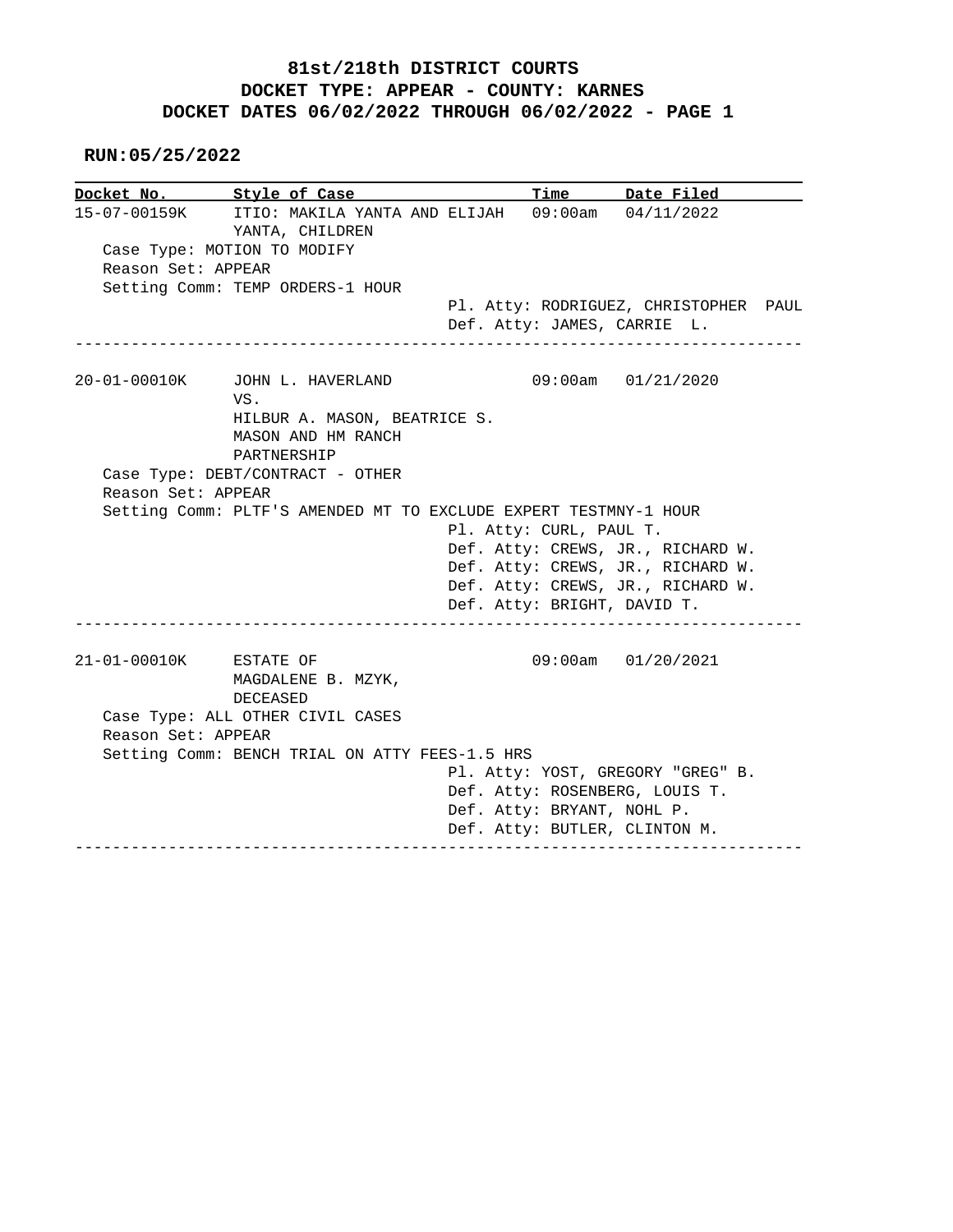## **81st/218th DISTRICT COURTS DOCKET TYPE: APPEAR - COUNTY: KARNES DOCKET DATES 06/02/2022 THROUGH 06/02/2022 - PAGE 2**

 **RUN:05/25/2022**

**Docket No. Style of Case Time Date Filed**  21-03-00045K MARIO VILLANUEVA, INDIVIDUALLY 09:00am 03/08/2021 AND AS CO-INDEPENDENT EXECUTOR OF THE ESTATE OF MAJIN VILLANUEVA JR., DECEASED, ET AL VS. JOE VILLANUEVA AND MAJIN VILLANUEVA, III Case Type: OTHER PROPERTY Reason Set: APPEAR Setting Comm: MERITS Pl. Atty: BRYANT, NOHL P. Pl. Atty: BRYANT, NOHL P. Pl. Atty: BRYANT, NOHL P. Pl. Atty: BRYANT, NOHL P. Pl. Atty: BRYANT, NOHL P. Pl. Atty: BRYANT, NOHL P. Def. Atty: PRO SE - VILLANUEVA, JOE Def. Atty: PRO SE - VILLANUEVA, III, M ------------------------------------------------------------------------------ 21-05-00121K IMOM: ELIAZAR ALEJANDRO, JR., 09:00am 05/28/2021 AND STELLA GONZALES ALEJANDRO Case Type: DIVORCE Reason Set: APPEAR Setting Comm: FINAL HRG-1 HOUR Pl. Atty: TAPIA, JENNIFER R. Def. Atty: PRO SE - ALEJANDRO, STELLA ------------------------------------------------------------------------------ 22-01-00014K IMOM: EDEN BARRERA 09:00am 01/24/2022 VS. AMBER RENE BARRERA AND ITIO: J.R.B. AND D.J.B, CHILDREN Case Type: DIVORCE WITH CHILDREN Reason Set: APPEAR Setting Comm: FINAL DIV HRG Pl. Atty: PRO SE - BARRERA,EDEN Def. Atty: ------------------------------------------------------------------------------ 22-02-00019K ITIO: 09:00am 02/01/2022 C.M.V., (A CHILD) Case Type: ALL OTHER FAMILY LAW MATTERS Reason Set: APPEAR Setting Comm: MT TO TRANSFER-30 MINS Pl. Atty: CABELLO-FLORES, KATHERINE Def. Atty: NICHOLS, MERRI ------------------------------------------------------------------------------